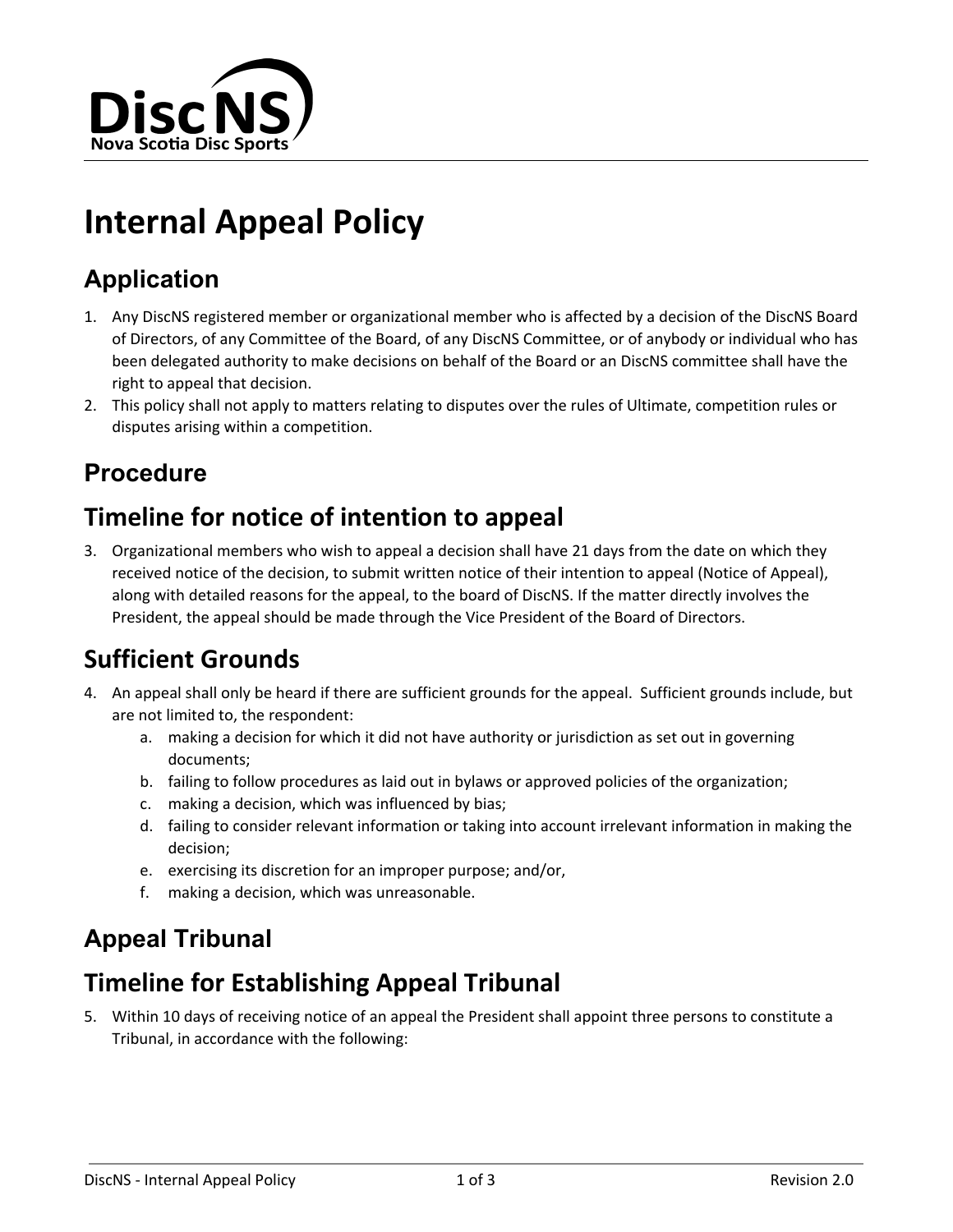#### **Appeal Tribunal Membership**

- a. the Tribunal shall be comprised of members in good standing of the organization who shall have had no significant relationship with the appellant, shall have no involvement with the decision being appealed, and shall be free from actual or perceived bias or conflict;
- b. at least one of the tribunal members shall be from among the appellant's peers;
- c. in appointing the Tribunal, consideration shall be given to the geographic location of the appellant, respondent and Tribunal members, in order to minimize the inconvenience and expense to all parties; and,
- d. the appellant shall be given an opportunity to recommend one of the Tribunal members, provided the member satisfies criteria (a) and (c) above.

### **Tribunal Review**

#### **Not Sufficient Grounds for Appeal**

6. Within 7 days of its appointment the Tribunal shall review the Notice of Appeal and reasons for the appeal and shall decide whether or not there are sufficient grounds for an appeal. This decision is discretionary and may not be appealed.

#### **Sufficient Grounds for Appeal**

7. If the Tribunal is satisfied that there are not sufficient grounds for an appeal, it shall notify the appellant of this decision in writing within 21 days, stating reasons. If the Tribunal is satisfied that there are sufficient grounds for an appeal, it shall conduct a Hearing.

### **Tribunal Hearing**

#### **Hearing Procedure**

- 8. If the Tribunal conducts a Hearing, it shall govern the Hearing by such procedures as it deems appropriate in the circumstances, provided that:
	- a. the Hearing shall be held within 31 days of the Tribunal's appointment;
	- b. the appellant and respondent shall be given 10 days written notice of the day, time and place of the Hearing;
	- c. Tribunal members shall select from themselves a Chairperson;
	- d. a quorum shall be all three Tribunal members;
	- e. decisions shall be by majority vote;
	- f. copies of any written documents which either the appellant or respondent wish to have the Tribunal consider shall be provided to all parties at least 2 days in advance of the Hearing;
	- g. both the appellant and respondent may be accompanied by a representative or advisor;
	- h. the Tribunal may request that any other individual participate and give evidence at the Hearing; and,
	- i. upon confirming the Hearing, the appellant shall be notified of costs that may be incurred by the appellant if the appeal is unsuccessful.
- 9. In order to keep costs to a reasonable level the Tribunal may, at its discretion, conduct the Hearing by means of a conference call or video conference.
	- 10. The appellant shall have the right to decline a Hearing in favour of a documentary review. Should this be the case:
		- a. the Tribunal shall request both appellant and respondent to provide written submission within 10 days of both parties being notified of the decision to have a documentary review;
		- b. the Tribunal shall conclude the documentary review within 21 days of receipt of both the appellant's and respondent's documentary evidence.